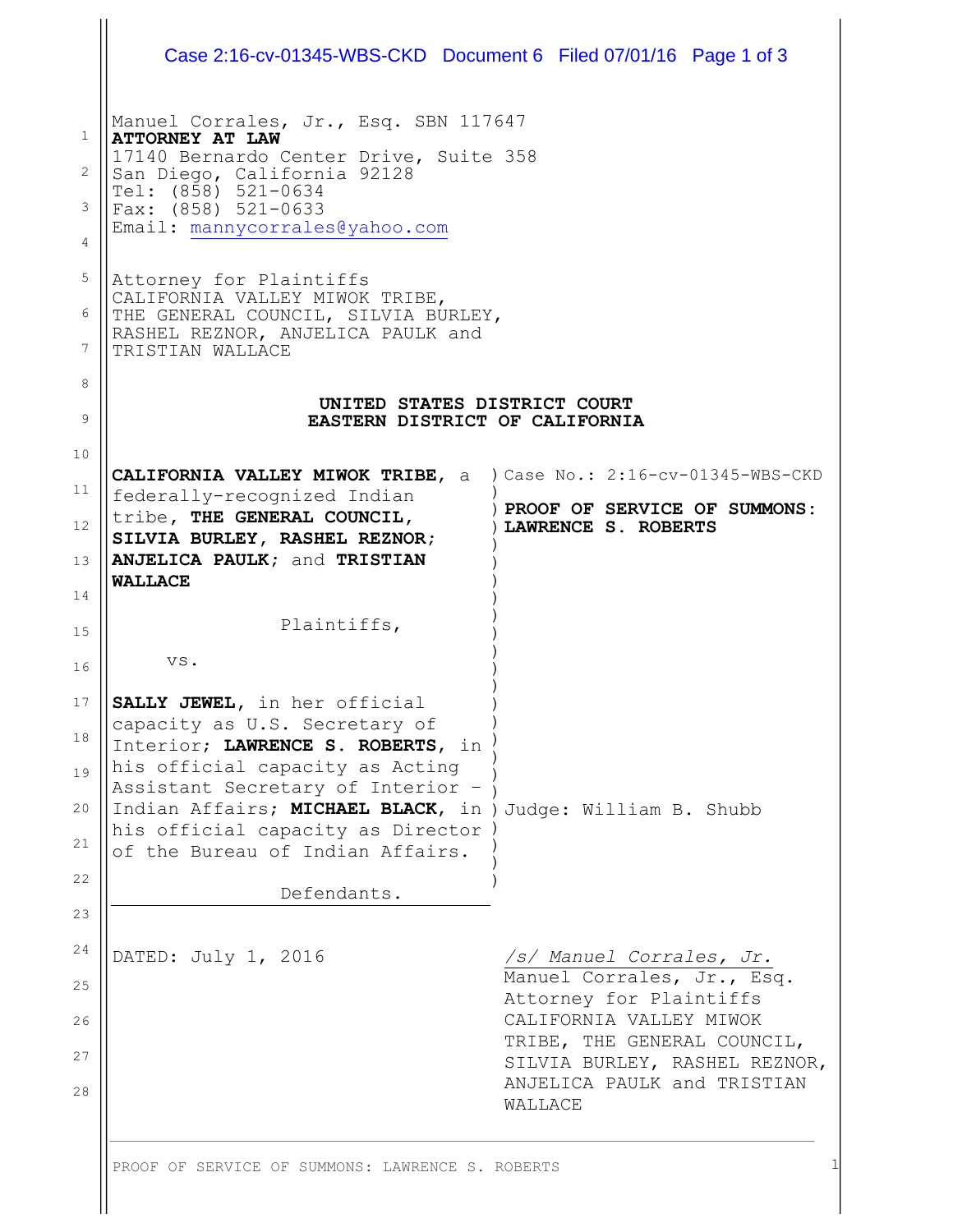|                                                  | MANUEL CORRALES, JR., ESQ. (SBN 197647) CKD<br>MANUEL CORRALES, JR. ESQ.<br>17140 BERNARDO CENTER DRIVE, SUITE 358<br>SAN DIEGO CA 92128<br>858-521-0634<br>Attorney for<br>: CALIFORNIA VALLEY MIWOK TRIBE, ET AL.<br>Atty. File No. : 2:16-CV-01345 |                                      | Document 6 Filed 07/01/16 Page 2 of 3                         |                    |  |                                                                   |  |
|--------------------------------------------------|-------------------------------------------------------------------------------------------------------------------------------------------------------------------------------------------------------------------------------------------------------|--------------------------------------|---------------------------------------------------------------|--------------------|--|-------------------------------------------------------------------|--|
| US DISTRICT COURT EASTERN DISTRICT OF CALIFORNIA |                                                                                                                                                                                                                                                       |                                      |                                                               |                    |  |                                                                   |  |
|                                                  |                                                                                                                                                                                                                                                       |                                      |                                                               |                    |  |                                                                   |  |
|                                                  | <b>PLAINTIFF</b><br>: CALIFORNIA VALLEY MIWOK TRIBE, ET AL.<br>Case No.: 2:16-CV-01345-WBS-CKD<br><b>DEFENDANT</b><br>: SALLY JEWEL, ET AL.<br>PROOF OF SERVICE OF SUMMONS                                                                            |                                      |                                                               |                    |  |                                                                   |  |
| 1.                                               | At the time of service I was at least 18 years of age and not a party to this action.                                                                                                                                                                 |                                      |                                                               |                    |  |                                                                   |  |
| 2.                                               | I served copies of the SUMMONS IN A CIVIL CASE; FIRST AMENDED COMPLAINT; NOTICE<br>OF AVAILABILITY; NOTICE OF AVAILABILITY OF A MAGISTRATE<br>JUDGE TO EXERCISE JURISDICTION AND APPEAL INSTRUCTIONS                                                  |                                      |                                                               |                    |  |                                                                   |  |
| 3.                                               | a. Party served<br>$\mathcal{L}^{\text{max}}$                                                                                                                                                                                                         | SECRETARY OF INTERIOR-INDIAN AFFAIRS |                                                               |                    |  | LAWRENCE S. ROBERTS, IN HIS OFFICIAL CAPACITY AS ACTING ASSISTANT |  |
|                                                  | b. Person served                                                                                                                                                                                                                                      |                                      | DAMIAN GROSS, PARALEGAL<br>(AFAM/M/35YO/5FT9IN/161LBS/BLK HR) |                    |  |                                                                   |  |
| 4.                                               | Address where the party was served                                                                                                                                                                                                                    | 1849 C STREET                        | WASHINGTON, DC 20240                                          | N.W.<br>(Business) |  |                                                                   |  |
| 5.                                               | I served the party<br>a hy nersonal service I personally delivered the documents listed in item 2 to the party or person authorized to                                                                                                                |                                      |                                                               |                    |  |                                                                   |  |

**onal service.** I personally delivered the documents listed in item 2 to the party or person authorized to a. uy pe receive service of process for the party (1) on June 29, 2016 (2) at: 11:19 AM

The "Notice to the person served" (on the summons) was completed as follows: 6. a. as an individual defendant.

## 7. Person who served papers

- a. ROBERT BRIGGS-SNODGRASS
- b. KNOX ATTORNEY SERVICE 2250 FOURTH AVENUE SAN DIEGO, CA 92101
- c. 619-233-9700
- d. Fee for service: \$65.85
- $e.$  1 am:
	- (3) not a registered California process server
		- (i) an independent contractor
		- (ii) Registration No.: 152
		- (iii) County: San Diego, CA

I declare under penalty of perjury under the laws of the State of California that the foregoing is true and correct. 8.

Date: June 30, 2016

Signature: Pluler R.P

ROBERT BRIGGS-SNODGRASS

Jud. Coun, form, rule 2,150 CRC JC Form POS 010 (Rev. January 1, 2007)

**PROOF OF SERVICE** 

Ref. No. 1527534-02